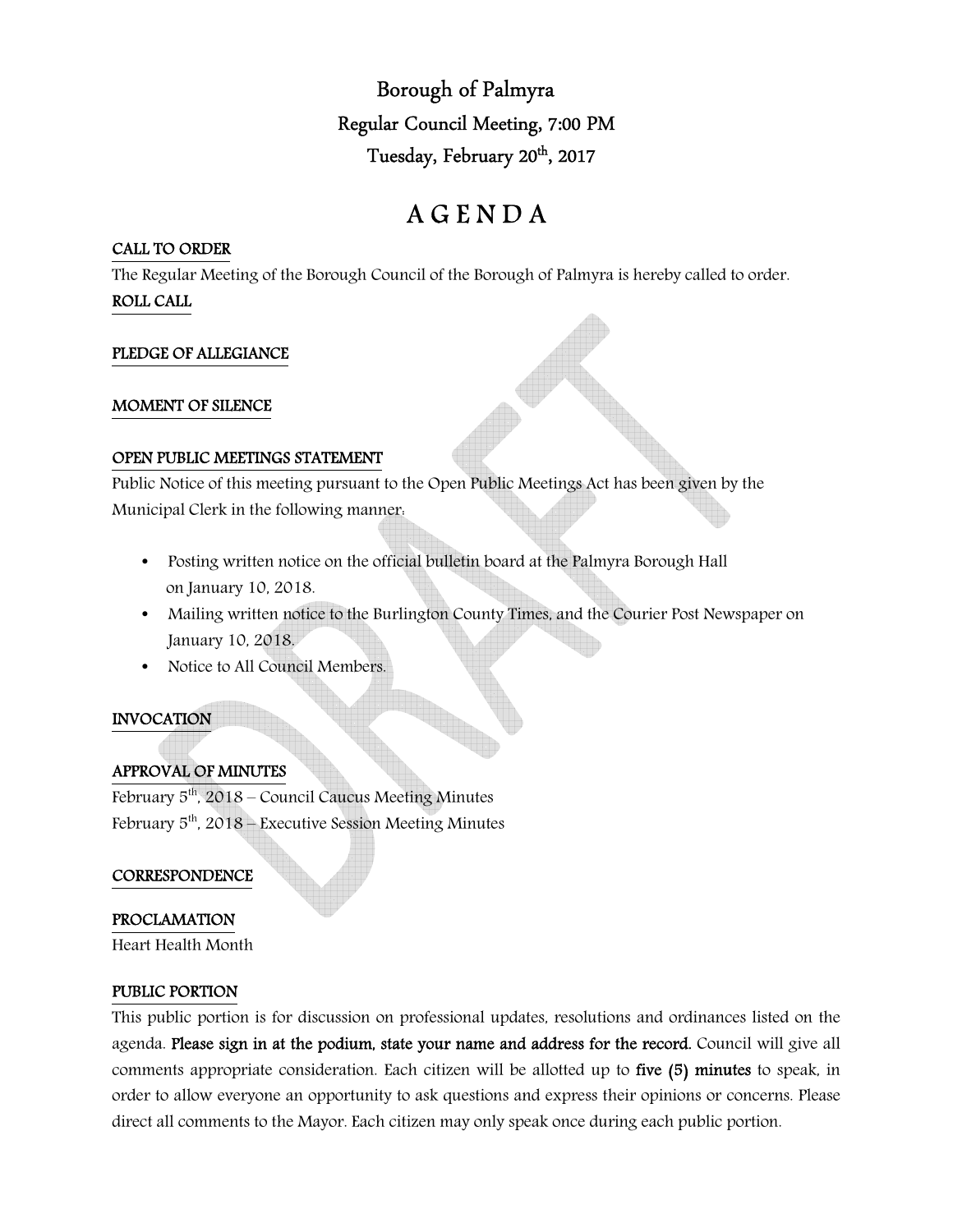## RESOLUTIONS Consent Agenda

Resolution 2018-093 to Resolution 2018-95 will be enacted as a single motion, if any resolution needs additional discussion it will be removed from the consent agenda and voted on separately.

Resolution 2018- 93, Resolution Authorizing a Refund of Tax Overpayment on Block 152.40 Lot 2195 in the amount of \$425.65

**Resolution 2018-94,** Resolution Appointing Dave Austin to a part-time position in Public Works for shade tree and other efforts at \$22.00 per hour from zero to not-to-exceed fourteen hours per week. Resolution 2018-95, Resolution Authorizing the Payment of Bills for the Month of February 2018 In the Amount of \$1,928,271.96

## MOTION TO APPROVE TREASURERS REPORTS

- December 2017
- January 2018

## DISCUSSION ITEMS

#### NEW Business

- FEMA Grant- Delaware River outfall repairs
- Mosquito Control Agreement Resolution 2018-75 (tabled)

#### OLD Business

• Student Volunteers

## ADMINISTRATOR REPORT

- Habitat for Humanity/ Tri-Boro Vets property update
- Trash collection Bid
- Trash collection and Code Enforcement outreach
- PPA CBA status
- BURL CO JIF Elected Officials Liability Seminar
- NJAWC- more main replacements
- DCA Small Cities Housing Rehab Mid-point Hearing, 2016 grant update & outreach
- Security camera project update
- Master Plan Reexam update

## COMMITTEE REPORTS

PUBLIC COMMENT Please sign in at the podium and state your name and address for the record. Council will give all comments appropriate consideration. Each citizen will be allotted up to five (5) minutes to speak, in order to allow everyone an opportunity to ask questions and express their opinions or concerns. Please direct all comments to the Mayor. Each citizen may only speak once during each public portion.